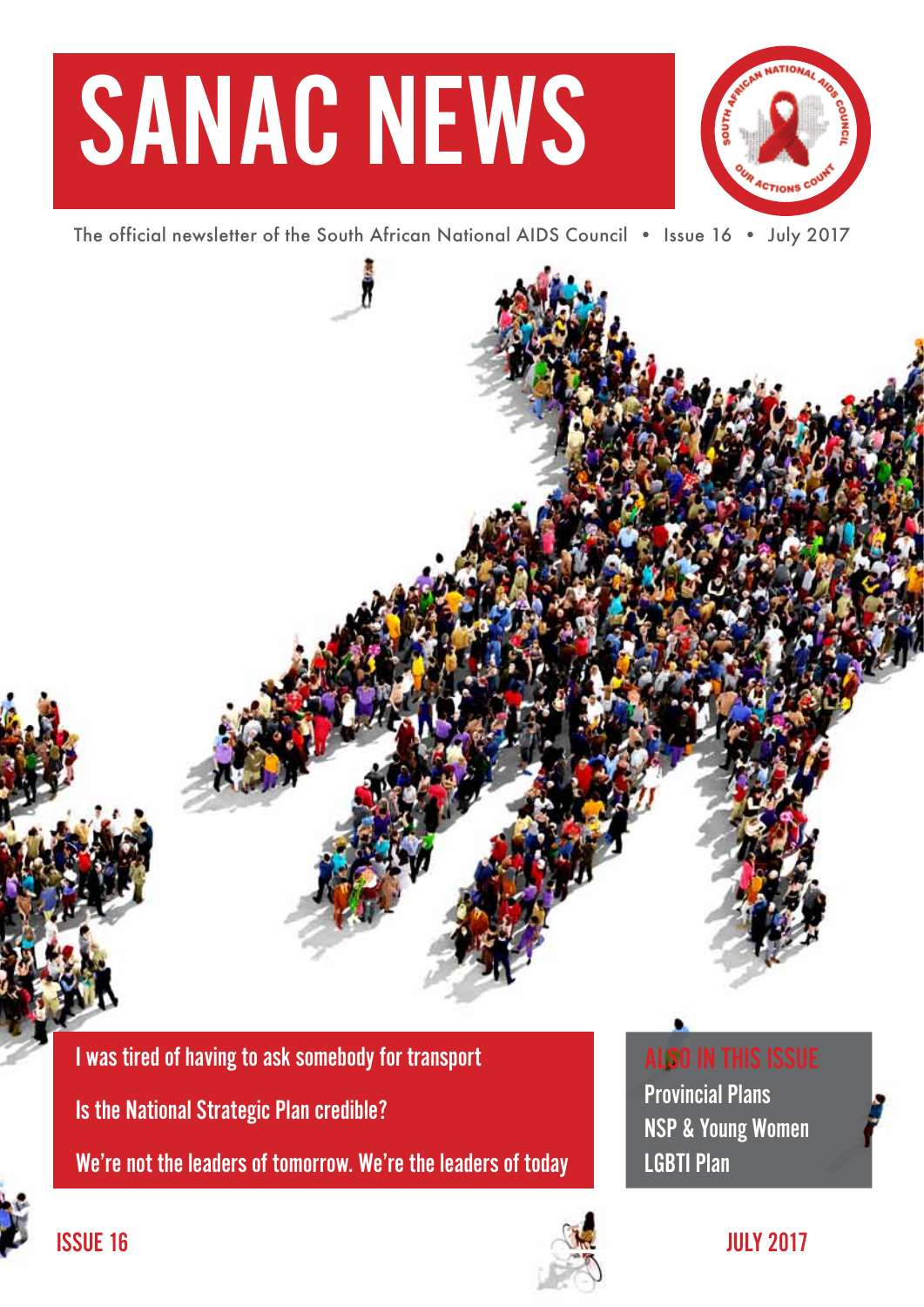# SANAC NEWS

## IN THIS ISSUE

| National Strategic Plan for HIV, TB and STIs (2017-2022)<br>launched<br>- Kanya Ndaki                             |
|-------------------------------------------------------------------------------------------------------------------|
| <b>NSP Provincial Implementation Plans:</b><br>- Nelson Dlamini                                                   |
| Is the National Strategic Plan credible?  3-4<br>- Dr. Connie Kganakga                                            |
| South Africa's National Strategic Plan 2017-2022<br>responds to young women and girls  4-5<br>- Relebohile Motana |
| We're not the leaders of tomorrow.<br>- Levi Singh                                                                |
| Addressing the needs of sex workers is key to HIV<br>- Karabo Skosana                                             |
| LGBTI Sector: Not Adequately Covered  10<br>- Nonhlanhla Mkhize & Brian Kanyemba                                  |
| South Africa's Groundbreaking LGBTI HIV Plan  11<br>- Karabo Skosana                                              |
| Splash for Hope and Help Civil Society<br>- Nelson Dlamini                                                        |
| Nobody asks, "By the way, how does she get there?"  13<br>- Mercy Makhalemele                                     |

## FIND US ON FACEBOOK AT: www.facebook.com/SANationalAIDSCouncil

FIND US ON TWITTER AT: @SA\_AIDSCOUNCIL

f

# National Strategic Plan for HIV, TB and STIs (2017-2022) launched

## - Kanya Ndaki

SANAC launched its fourth National Strategic Plan for HIV, Sexually Transmitted Infections and Tuberculosis (2017–2022) on 31 March. The plan was launched at a special event in Bloemfontein, by Deputy President Cyril Ramaphosa.

The Executive Director of UNAIDS, Michel Sidibé, US Chargé D'Affaires Jessye Lapenn, UN Goodwill Ambassador Yvonne Chaka Chaka and Minister of Health Aaron Motsoaledi were present at the event to show their support for the new plan.

In the plan are a set of bold and ambitious targets which include reducing new HIV infections from 270 000 to less than 100 000 per year, reducing new tuberculosis (TB) infections from 450 000 to less than 315 000 per year and reaching the 90–90–90 targets—whereby 90% of people living with HIV know their HIV status, 90% of people who know their HIVpositive status are accessing treatment and 90% of people on treatment have suppressed viral loads—by 2020.

"All sectors of society must contribute to the effort to eliminate AIDS and TB as public health threats. Our individual and collective actions must count," said SANAC Chairperson, Deputy President Cyril Ramaphosa.

To achieve the targets, the government and partners will use a combination of high-impact programmes in the locations and among the populations most affected by HIV. The plan also outlines a special focus on HIV prevention among adolescent girls and young women, who have the highest rates of new HIV infections in South Africa—100 000 young women became newly infected in South Africa in 2015.

During a panel discussion on how leaders will implement the NSP, Cosatu's Xolisile Qayiso pledged the support of the labour federation in the implementation of the NSP.

South Africa is also stepping up its efforts to treat TB. Most AIDS-related deaths in South Africa are due to TB, and in recent years South Africa has experienced a new epidemic of multidrug resistant and extensively-drug resistant TB. As part of plans to dramatically improve adherence and drug resistance issues, the Minister of Health, Aaron Motsoaledi, also launched a new nine-month drug regimen to treat multidrug resistant TB.  $\blacksquare$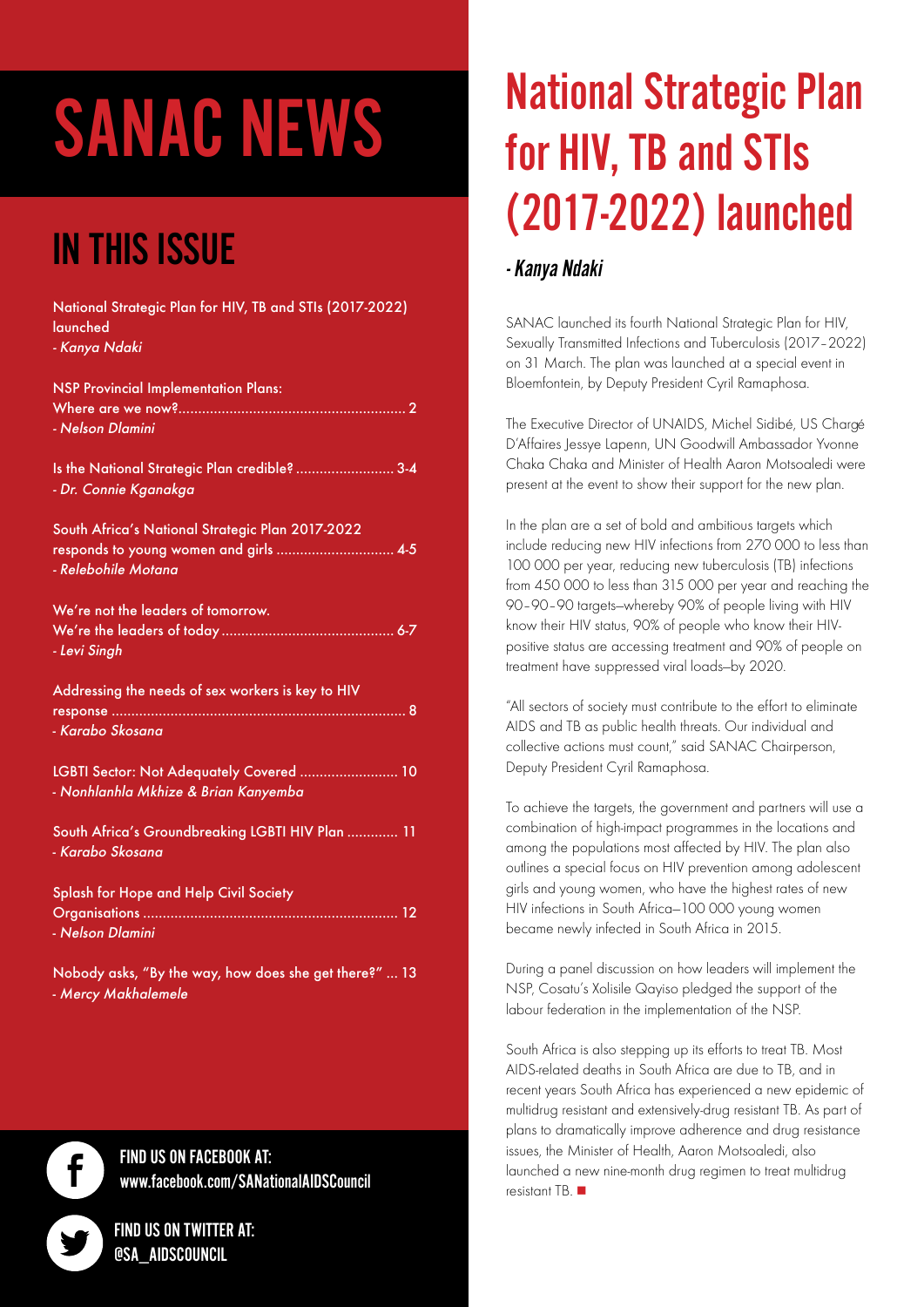"All sectors of society must contribute to the effort to eliminate AIDS and TB as public health threats. Our individual and collective actions must count,"

SANAC Chairperson, Deputy President Cyril Ramaphosa

ealth

BLIC OF SOUTH AFRICA

SANAC NEWS . ISSUE 16

1

 $A<sub>1</sub>$ 

 $fo$ 

# STRATEGIC PLAN ON

JUUN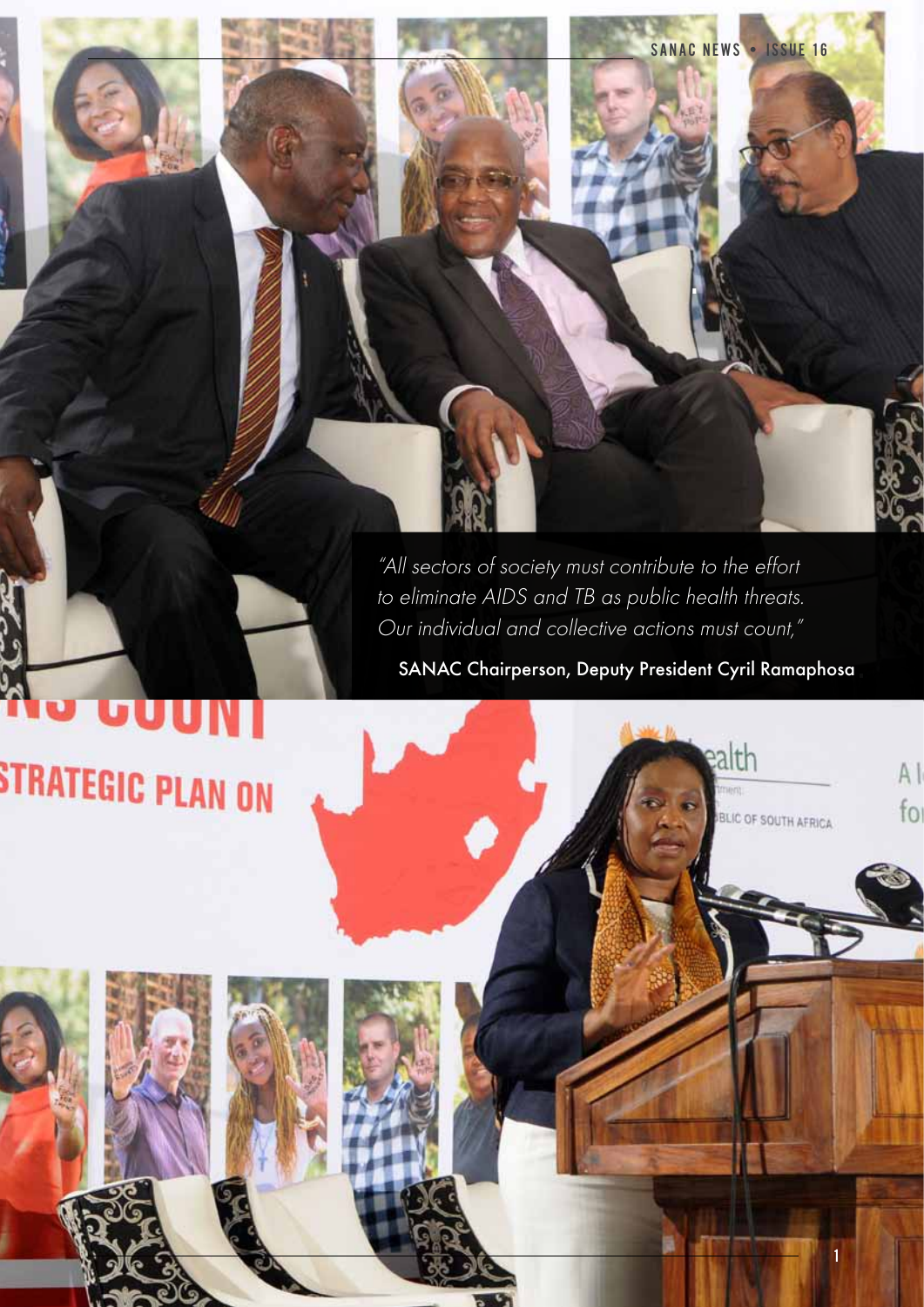

# NSP Provincial Implementation Plans: Where are we now?

## - Nelson Dlamini

Following the launch of South Africa's National Strategic Plan for HIV, TB and STIs (NSP: 2017-2022), the next step was for provinces to draft their plans in order to adequately respond to these three infections in their context.

Although the Provincial Implementation Plans (PIPs) are guided by the National Strategic Plan, it is important for Provincial Councils on AIDS (PCAs) to look at the goals and then align them to their own burdens. According to SANAC Acting CEO, Dr. Connie Kganakga: "They need to study their own indicators and identify priority areas that are the drivers of the epidemics and address those in line with the NSP objectives. Every province differs from the next," she said.

Dr. Kagnakag also added that following the review of drafts provided by some provinces thus far, it seems they are on the right track; however, other provinces still need to be capacitated.

"Some of them have structures that don't really have the capacity needed to function optimally. PCAs need to provide leadership and facilitate a strong coordination of all implementation mechanisms," said Dr. Kganakga.

A strong monitoring and evaluation mechanism is another element that will make or break any PIP. With the hotspots mapping tool however, provinces will be better equipped to implement their Plans. "The mapping tool is brilliant. It improves the quality of data and therefore provides a much more reliable picture of the status quo. This will greatly assist provinces to understand their burdens better," added Dr. Kganakga.

Dr. Kganakga is confident that, with strengthened leadership, a strong monitoring and evaluation process, coupled with proper coordination of all partners, provinces will conclude their PIPs with great results that will bring the country closer to ending HIV, TB and STIs as public health threats.  $\blacksquare$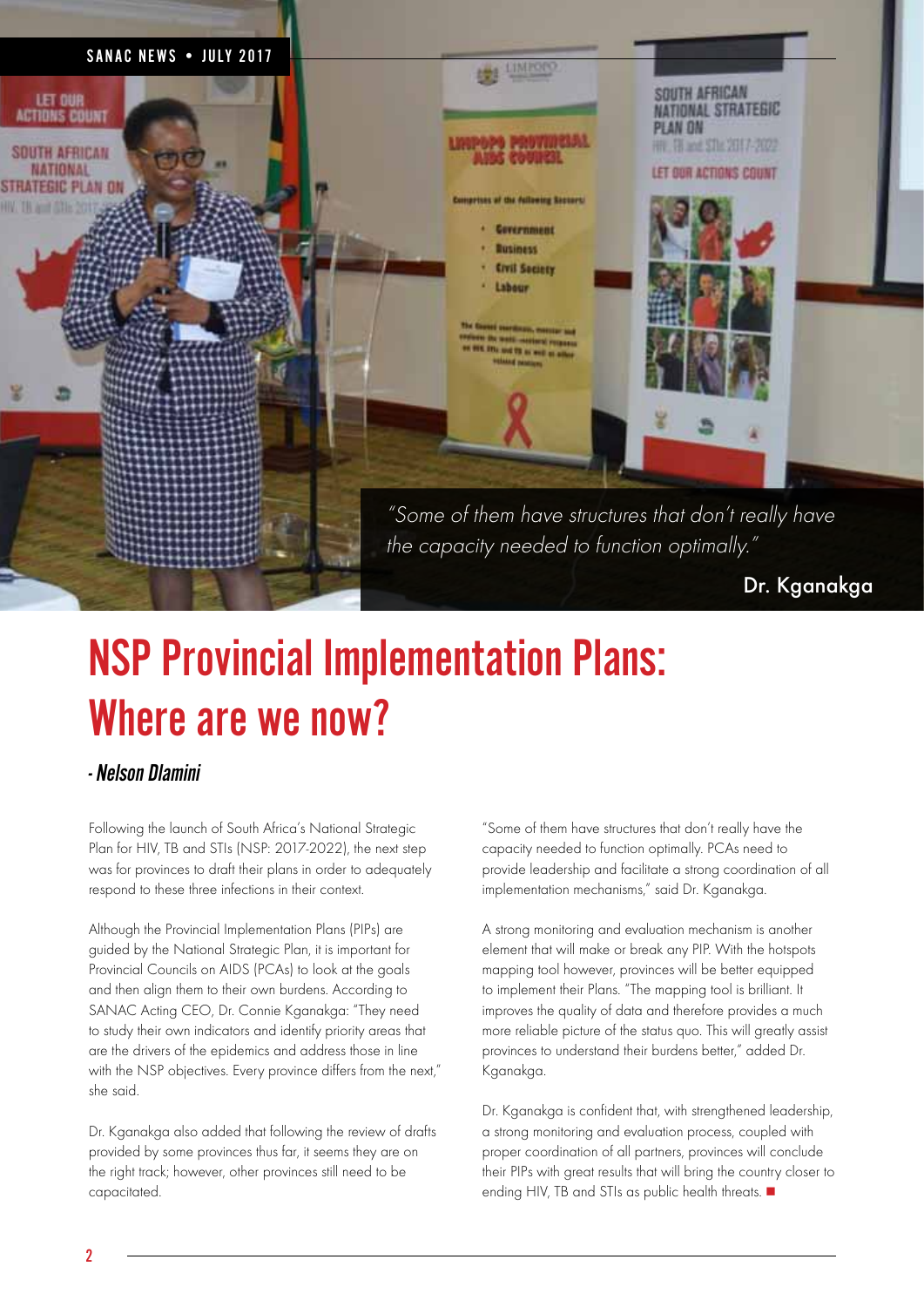## Is the National Strategic Plan credible?

## - Dr. Connie Kganakga

The South African National Strategic Plan for HIV, TB and STIs 2017-2022 was launched by the Deputy President, Cyril Ramaphosa on 31 March 2017. It will rightly be in the spotlight again at a satellite session of the South African AIDS Conference this week. Rightly because, while we have made exceptional progress in tackling these infections, HIV, TB and STIs remain national health, social and development priorities. 270 000 people became newly infected with HIV last year, 100 000 of whom were adolescent girls and young women and more than 3 million more people need to receive lifelong HIV treatment. tuberculosis (TB) is our leading cause of death and large numbers of South Africans have untreated, asymptomatic sexually transmitted infections (STIs). Is the National Strategic Plan a credible response and what does it offer?

The development of the Plan began with a national 18 sector civil society consultation in September 2016 and a 400 participant national multi-stakeholder consultation people and it ended with the Plan's endorsement by the national cabinet in March 2017. In between there was extensive further consultation to solicit the exceptional experience and insight of those living with these diseases, working in the field or researching it. There was also an open call for comments on drafts of the Plan.

All of this wisdom was blended into the final Plan, a Plan that is certainly ambitious. Ambitious because it seeks to reduce new HIV infections by 63% by 2022 (from 270 000 in 2016 to less than 100 000 by 2022) compared to a 25% reduction in the last 5 years, a doubling of the number of people receiving anti-retroviral treatment (ART), and concomitant impacts on TB and STIs. Is there enough that is new and different in this Plan to its predecessors to warrant confidence that we can achieve these goals and the other goals of the Plan? The South African National AIDS Council (SANAC) believes this to be the case.

While continuing to be grounded in human rights principles and approaches, the 2017-2022 Plan has a strengthened focus on equal treatment and social justice. The Plan heralds a "focus for impact" approach, which will see an intensified focus on districts and locations with high burdens of HIV, STIs and/or TB; on adolescent girls and young women and on tailoring interventions for the key and vulnerable populations disproportionally affected so that nobody is left behind. HIV prevention will be prioritised, this time through intensification of the combination prevention approach.

Implementation of the recently launched universal "test-and-treat" approach for HIV will be accelerated. This means that people with HIV will start ART as soon as possible after their diagnosis. The

aim is for 90% of those living with HIV to know their status, 90% of them to be on sustained antiretroviral medication and 90% of these to have suppressed viral loads – and live healthily. Test and treat will now be accompanied by differentiated care to provide a client-centred approach that takes into account the treatment needs of people living with HIV across the treatment cascade and stages of HIV disease. The about to be introduced master patient index number will enable early identification of those missing appointments and allow for continuity of care if people change their clinic.

There will be a new focus on prioritizing service quality and on the critical health and social system enablers that are needed to translate the Plan into reality. This includes trained, caring health and social service workers, effective supply chains so that there are no shortages of drugs or condoms, the use of innovative Social Behaviour Change Communication strategies for effective messaging and building the strong social systems, including of families and communities, needed to address the root causes of infection. There will be a focus on the specific social and structural drivers of HIV, TB and STIs, such as sexual and gender based violence, harmful alcohol consumption, drug use and overcrowding and poor ventilation. While the public health cases are clear for decriminalisation of sex work and of people who use drugs, their absence remains a gap in the Plan that needs to be advocated for.

Success will also require a strengthened multi-sectoral response. The Plan seeks to capacitate civil society to be resourced to play its full role, to embrace the potential of the private sector and for every government department to contribute. HIV, TB and STIs are not just Health and Social Development responsibilities: the new Basic Education approach, the initiatives in Higher Education and the advances in Correctional Services all have much potential for impact, as does the call on other departments to contribute more; like Agriculture to take the message to every farm and fishing village, Sport, Arts and Culture to every event and Transport to every truck stop, taxi rank, marine vessel and airline.

**The ingredients for success are there, but the ambitions of the NSP will not be realised without exceptional leadership, effective implementation and adequate financing. An action framework for**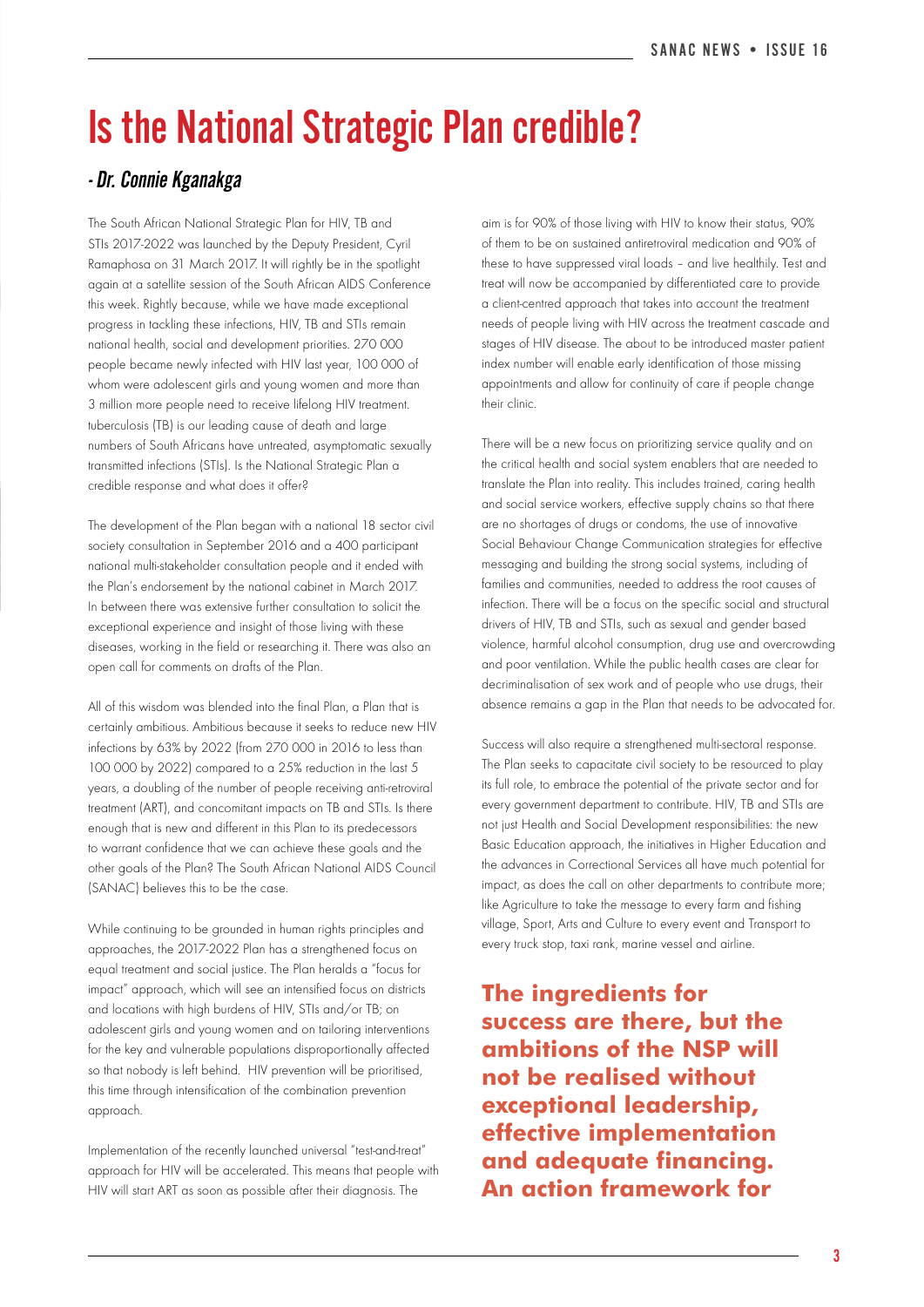### SANAC NEWS . JULY 2017

**leadership and accountability has been committed to and SANAC and AIDS councils will need to be strengthened at all levels. Implementation will need to be more focussed at ward level and in local communities and better driven at the provincial level through the multi-stakeholder provincial implementation plans that are currently under development, and by matching plans in each civil society sector and the private sector.** 

Detailed economic modelling has shown that South Africa spent R28.8 billion on HIV, TB and STIs in 2016/17 and this is projected to reach R38.5 billion in 2021/22. However, if we want to realise the goals of this NSP and the NDP vision of a generation free from the burden of HIV, TB and STIs then the projected funding gap, reaching R7.2 billion in 2021/22, will be need to be breached in tandem with greater efficiency in the use of available resources. SANAC will continue to mobilise for the necessary funding so that the country can realise the social, economic and health benefits the Plan offers and be on track to eliminate HIV, TB and STIs as public health threats by 2030.

The goals of the NSP are attainable, but only if the Plan is followed in its totality to achieve compounding benefits, if systems are actually strengthened, if all heed its call to action and if additional resources are mobilised to bridge the funding gap. Delivering on these is the heart of the challenge. We all need to work together to let our actions count.  $\blacksquare$ 



# South Africa's National Strategic Plan 2017- 2022 responds to young women and girls

## - Relebohile Motana

Every 5 years South Africa reviews its health and social approaches in responding to challenges presented by STIs, HIV and TB. The challenges include reducing new HIV infections, encouraging the use of condoms and adherence to treatment. The government has made notable progress in responding to STIs, HIV and TB. This is seen through the previous National Strategic Plans (NSP) and now the current NSP 2017-2022 for HIV, STIs and TB.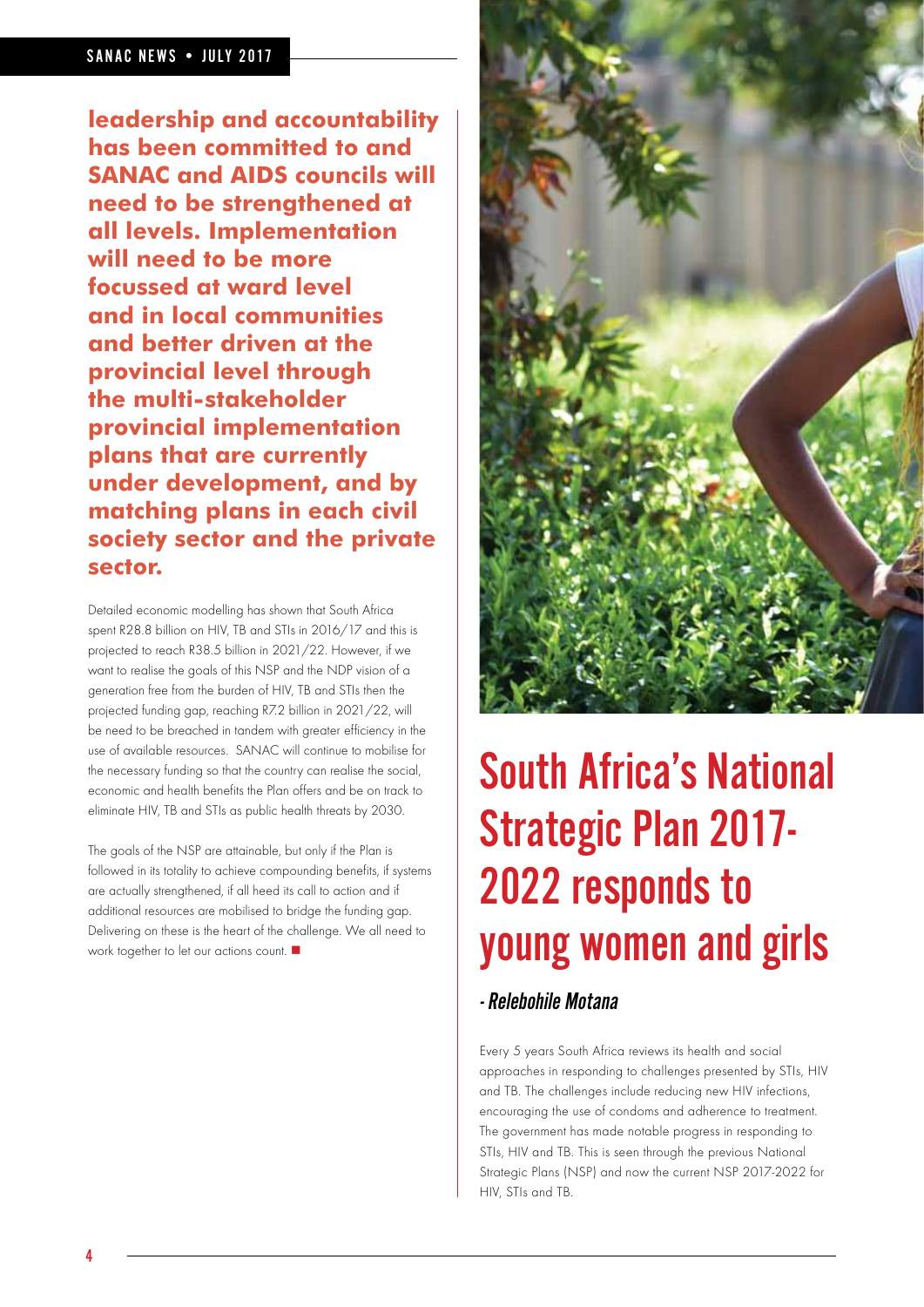



Keep girls in school until matric, and increase the retention of young women and girls in school.

## To address these issues the SHE Conquers Campaign focuses on the following objectives:



Decrease new HIV infections in girls and young women.



Decrease teenage pregnancies, in particular to decrease under 18 deliveries.



Decrease sexual and gender based violence amongst young women and girls.

The government and SANAC responded with the SHE Conquers Campaign launched in March 2016. The programme offers a holistic response to challenges that are faced by young people which ultimately pushes them to being vulnerable to social and economic ills. It has been noted that young women fall prey to unprotected sex and engage in relationships with older men due to a lack of financial or psychosocial support from their communities.

The NSP 2017-2022 has to assure young women and girls that plans and resources are prioritised to meet their needs. It is encouraging that government is supporting the drive to uplift and protect young women by ensuring that all the goals and initiatives will bring light to young women's future.

The structural interventions promoted by goal 6 to 8 will ensure sustainability because they include plans to foster leadership, accountability, resource mobilisation and application of strategic management principles, which will bear fruit to greater impact. That is seeing a decline in new infections, seeing young women and girls being empowered to make healthy choices about their future because of an enabling environment.  $\blacksquare$ 

Since the initiation of the NSPs the country has made progress in:

- Reducing new infections from 360,000 in 2012 to 270,000 in 2016.
- Mother-to-child HIV transmission rates at 6 weeks decreased from 3.6% in 2011 to 1.5% in 2016.
- The number of people on antiretroviral therapy increased from 2.4 million in 2012 to 3.7 million people in 2016.
- South Africans are living longer thanks to awareness campaigns and improved access to HIV, TB and STI treatment.
- A steady decline in new TB infections and TB cure rates have increased.

It is worth noting that the success made over the years is credited to the composition and implementation technique of the NSP, which is that HIV, STIs and TB need to be addressed in a multi-sectoral approach. That means targeting and involving stakeholders from business, science, health and social groups, to ensure that the composition of responses is comprehensive, targeted, implementable and impactful.

The NSP 2017 – 2022 is implemented as an umbrella plan to many programmes in the country, due to the various needs for intervention. One of the reasons for intervention is the reality that more than 2000 young women and girls are infected with HIV weekly in South Africa.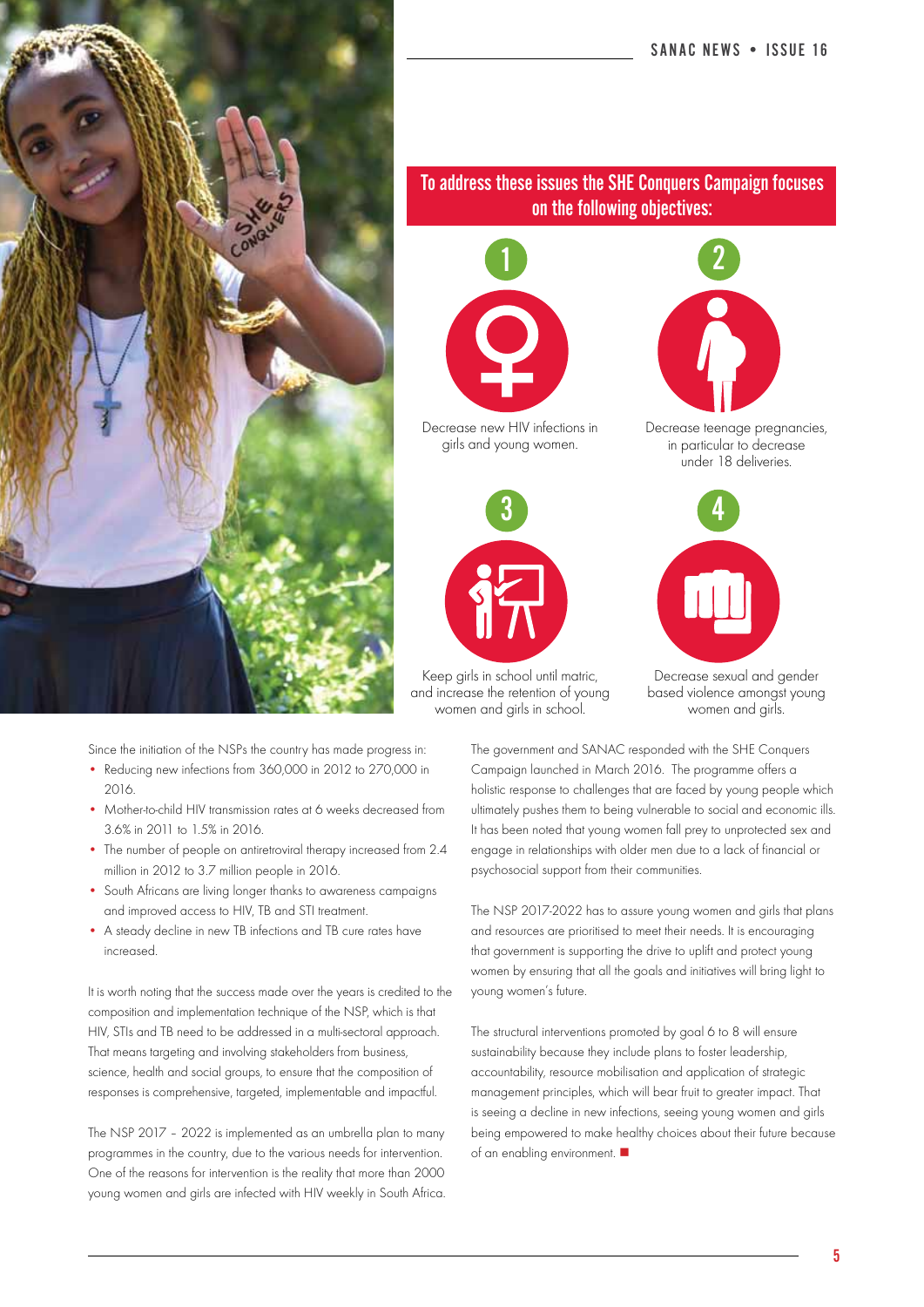

# We're not the leaders of tomorrow. We're the leaders of today

## - Levi Singh, Secretary-General, African Youth and Adolescents' Network: Eastern and Southern Africa

As a 22 year old I note the tremendous progress in the global HIV response. But I believe that the programmes addressing HIV interventions and providing sexual and reproductive health and rights (SRHR) services should not only designed on the assumption that young people are beneficiaries and passive recipients. Young people deserve also to be part of policy and programme formulation as equal partners of change. I fully recognise and appreciate the actions taken by various government departments and the UN system, however we cannot

sustain the gains in the response if adolescents and young people do not become a critical part of the response going forward.

We must dramatically increase investment in young people today if developing regions of the world with increasingly growing young populations are going to reap their demographic dividend. We must advocate for actions that will prevent social, cultural, regulatory and discriminatory barriers in the accessing of quality and youth –friendly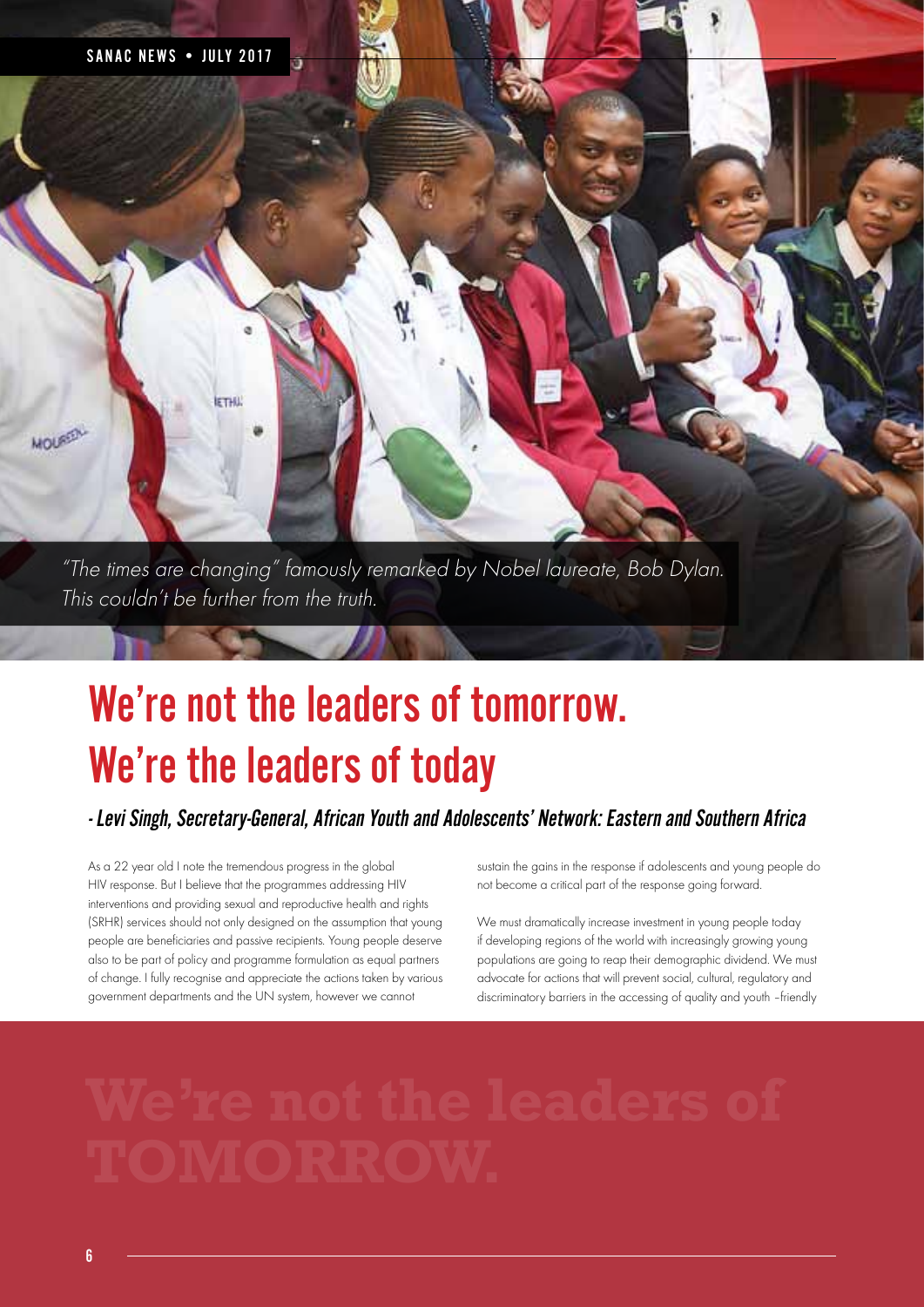**We must dramatically increase investment in young people today if developing regions of the world with increasingly growing young populations are going to reap their demographic dividend.**

health information and services, specifically as they relate to SRHR. It is imperative that we develop and strengthen policies and programs to ensure that all young people have access to comprehensive sexuality education and adolescent- and youth-friendly services, delivered in both formal and non-formal settings; that we adequately fund comprehensive sexuality programs; and invest in building the capacity of teachers and trainers to deliver programmers to a high standard whilst realising free, equal, age-appropriate adolescent and youthfriendly services that provide access to SRHR services for all young people.

As young people we must further be capacitated to monitor and evaluate these programs to ensure effective and consistent delivery.

In order to ensure that we truly are living up to the spirit of the Sustainable Development Goals (SDGs) and "leaving no one behind", we must recognise that sustainable societies rely on empowered individuals who are able to excersise their rights to obtain the highest quality of life, including education, decent employment, quality health services, and lives free of all forms of stigma, discrimination and violence. We need to further the obligations of government to respect and protect the rights of citizens, particularly its adolescents and young people.

However, in many cases, young people from key populations are made more vulnerable by policies and laws that demean, criminalise and/or penalise them; by education and health systems that ignore or reject them and that fail to provide the appropriate information and services including treatment. It is imperative that we work with governments to ensure that human rights based principles are reflected throughout all laws, policies and programs, particularly health-related, in line with international agreements, resolutions and conventions.

Due to existing gaps and inequalities young people do not have the adequate knowledge and skills to adapt to real world challenges and opportunities, thus rendering them vulnerable to a variety of social ills and associated harmful behaviour. Studies have shown that current structures are producing more job seekers rather than job creators.

We must demand that partnerships be formed between young people, governments, the private sector and institutions to identify opportunities to improve content and delivery, skills building and transfer, and the utilisation of new methods and technologies.

An AIDS free generation is possible. The enthusiasm, energy and curiosity of adolescents and young people must be encouraged, supported and effectively and meaningfully included in the HIV response and the implementation of SDGs to ensure that. We aren't the leaders of tomorrow; we're the leaders of today.

This is an extract from the new publication: SOUTH AFRICAN CIVIL SOCIETY AND THE AIDS RESPONSE: Recognising the Past, Securing the Future.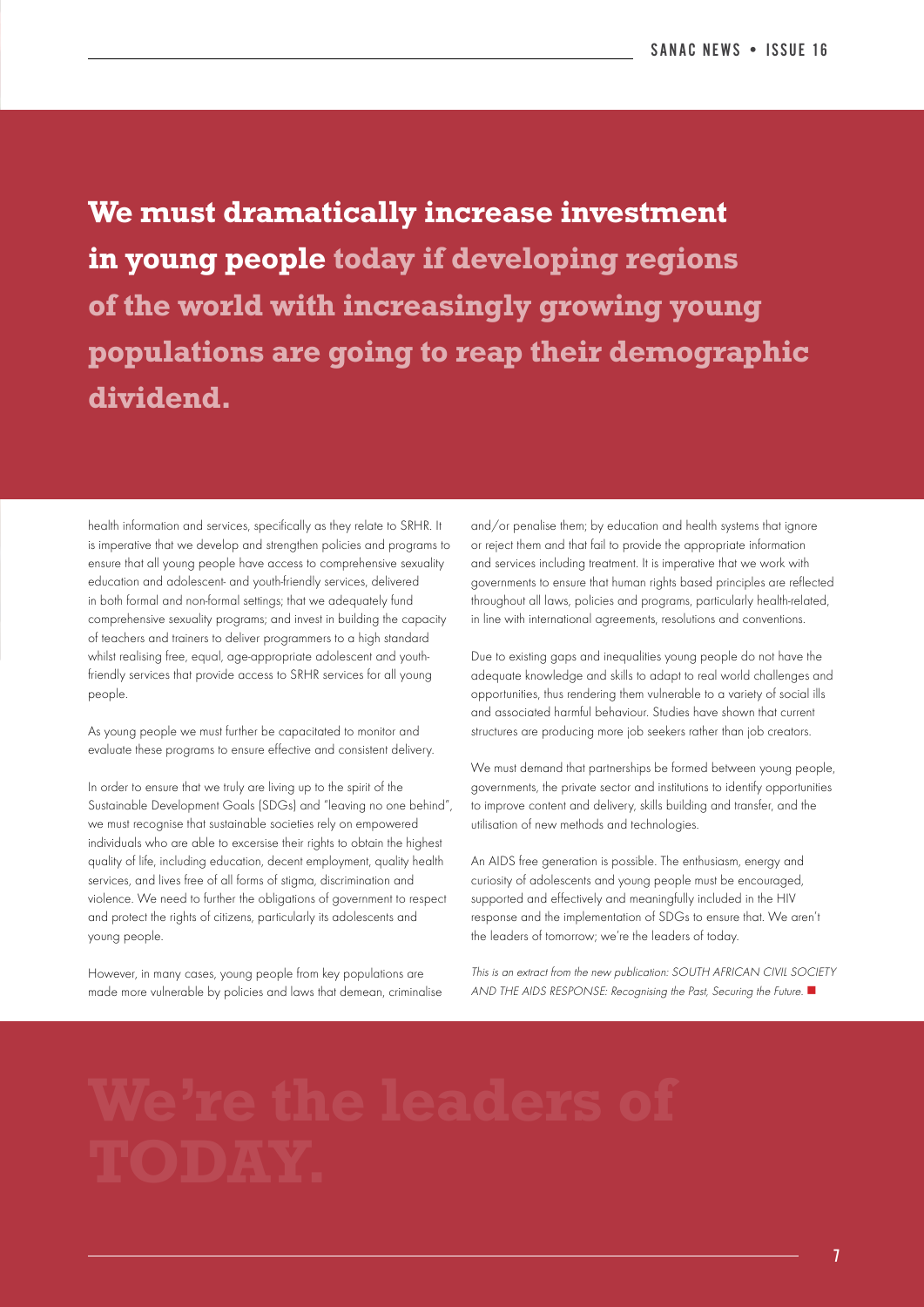# Addressing the needs of sex workers is key to HIV response

## - Karabo Skosana

In a country serious about ending HIV, taking services to the people has become even more important. Factors such as economic disadvantages, psychosocial and societal issues are often barriers to accessing health care and sex education.

Stigma and discrimination are also contributing factors to the fear and lack of interest in people getting tested for HIV, TB and STIs. Sex workers especially find it more difficult to access health facilities. A SANAC team spent a couple of nights in the streets of Durban to observe interventions introduced by TB/HIV Care Association for sex workers.

TB/HIV Care has two mobile clinics fully equipped with testing kits, counsellors, nurses and peer educators. The peer educators help in identifying hot spots, building relationships with the sex workers and the brothel owners, as well as assisting with condom distribution and sexual health education.

UNAIDS is also involved in similar projects of using mobile clinics to bring health services closer to communities. SANAC recently visited their site in Diespsloot, a Johannesburg township, where one of their mobile clinics operates. The clinic offers a range of health services to the broader community but it pays particular attention to sex workers.

### **Other health services to disadvantaged communities**

With the number of informal settlements in South Africa, getting services to the people is often an impossible task. Community outreach programmes are an important entity in fighting HIV/AIDS. Informal settlements are often situated far from health services and as such, many people end up having to choose between buying a loaf of bread and catching a taxi to a clinic. More often, the former loses out to the latter.

With the number of informal settlements in South Africa, getting services to the people is often an impossible task. Community outreach programmes are an important entity in fighting HIV/AIDS. Informal settlements are often situated far from health services and as such, many people end up having to choose between buying a loaf of bread and catching a taxi to a clinic. More often, the former loses out to the latter.

Health Systems Trust (HST) is one organisation that works closely with communities in response to HIV by bringing services closer to the people. SANAC recently tagged along with HST to Kennedy and Bernwood informal settlements to observe the work they do to bring health services to the people. One of the facilities visited included Kennedy clinic, which supports 12000 people from the area.

To persuade people to come for testing, Shyra Moodie said that they use howlers to inform people about the HST tents in the community. They also use incentives (in the form of freebies) such as water bottles, T-shirts and pens to encourage people to come and access health services. In addition Moodie noted that building relationships with the community and other health facilities is a critical factor that has contributed to the success of their programme.  $\blacksquare$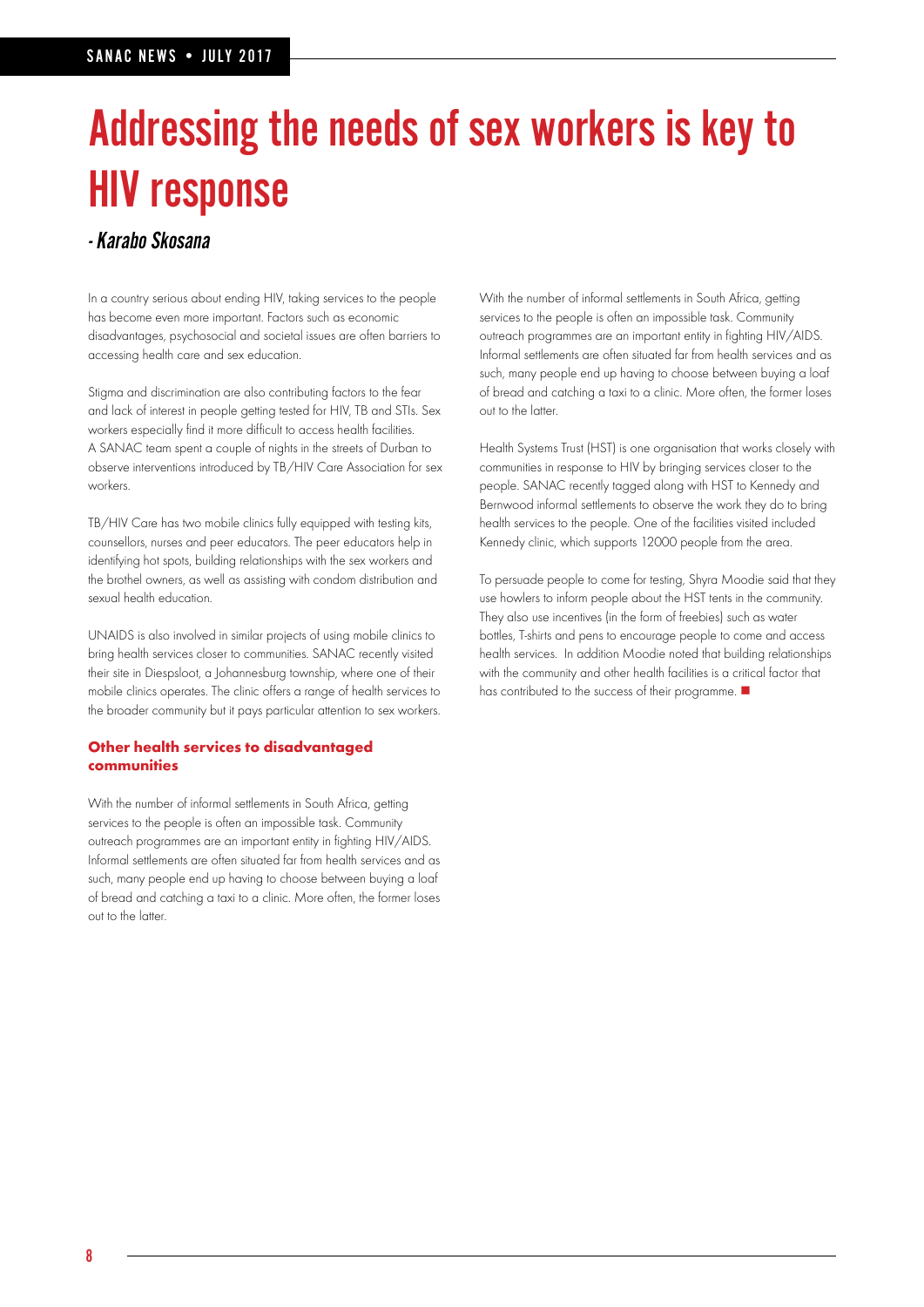SANAC NEWS • ISSUE 16

A.

TB/HIV Care Associati www.tbhivcare.o

# MOBILE WELLNESS CLINIC

TB/HIV Care has two mobile clinics fully equipped with testing kits, counsellors, nurses and peer educators.

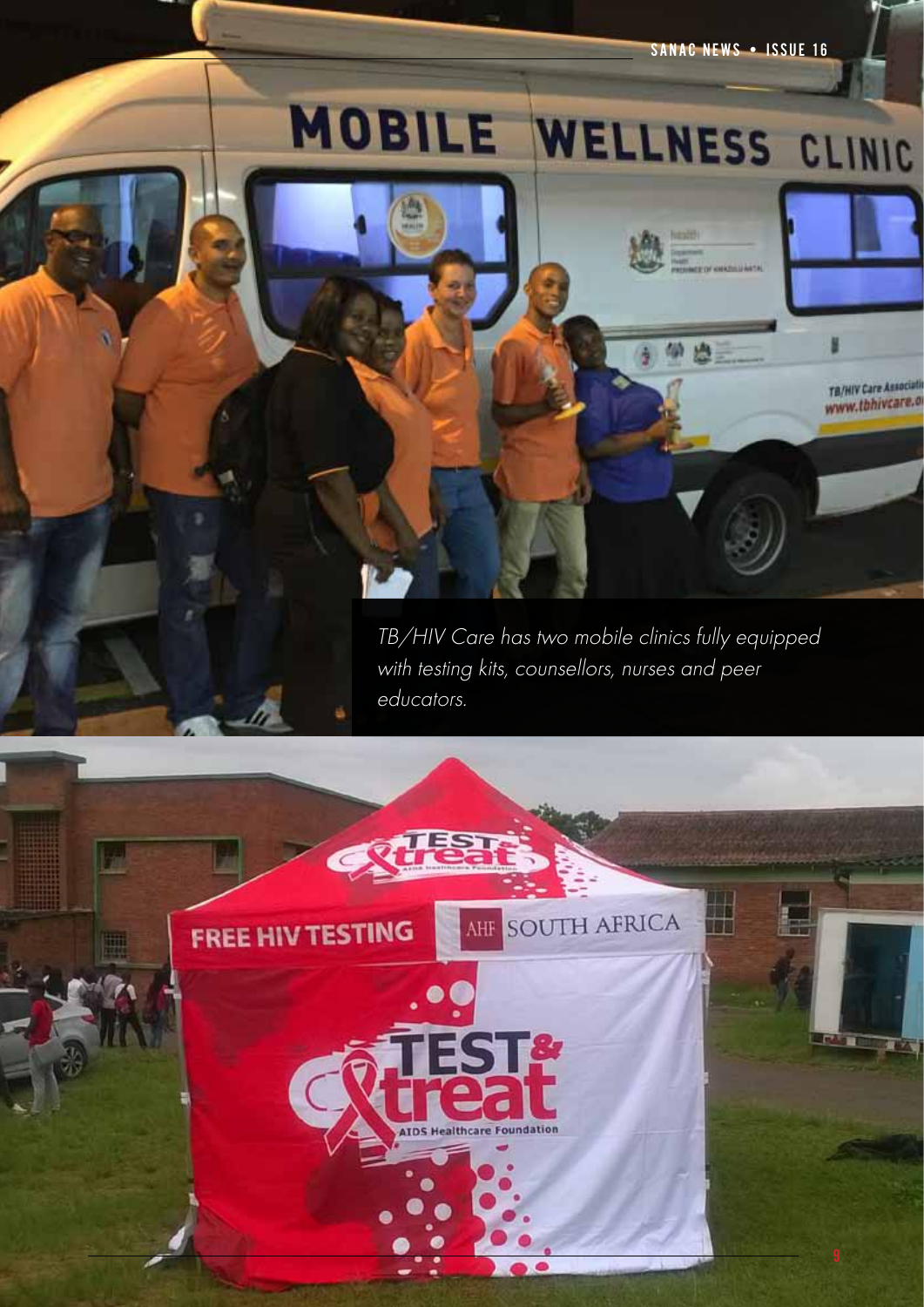# LGBTI Sector: Not adequately covered

## - Nonhlanhla Mkhize & Brian Kanyemba

From insufficient HIV prevention barrier methods such as condoms, dental dams and condom-compatible lubrication to pre-exposure prophylaxis discussions, the voice of civil society in the HIV response since 2009 has been growing and been more meaningful on required social, behavioural biomedical and structural issues.

## **The Lesbian, gay, bisexual, transgender and intersex (LGBTI) sector has set its path on a bottom-up approach because for us, communities matter.**

Some of the key gains scored by the sector include:

- Recognition of LGBTI persons a key population
- Launch of the LGBTI HIV Plan
- Funding for LGBTI work, including research, advocacy, training, treatment, support and care initiatives
- An annual LGBTI parliament, hosted by the Gauteng Provincial Legislature
- Establishment of a National Task Team on gender and sexual orientation-based violence by the Department of Justice

But while the needs of men who have sex with men a key population have been prioritised in national prevention, treatment, care and support programmes, lesbian, gay, intersex, trans-people and women who have sex with women populations have not been adequately covered. More research is needed, but we understand that transcommunities potentially have a higher HIV infection rate, and that HIV infection among lesbians is primarily because of social and structural issues.

At community level, violence and sexual attacks against LGBTI people continues and goes undocumented as hate crime or is unreported for fear of victimisation. And many clinics still do not favour LGBTI people and do not provide adequate HIV prevention barrier methods.

The LGBTI Sector understands what needs to be implemented to meet the 90-90-90 targets, and its plan details what is recommended in the response. What is lacking is costing to ensure that the plan is sustainable. Support is required at both provincial and national levels. Funding is available for HIV and TB treatment and care however, we need funds to equip and support CSOs to meet targets.

We appreciate contributions by the Global Fund, PEPFAR and other developmental partners in enhancing multilateral approaches to the pandemic. We call on them to support the departments of health, social development and justice to ensure sustainability of these plans.

The majority of LGBTI organisations are capable of managing funds. We recognise that there are many grassroots, provincial and even national formations that still require support to manage funds and ensure compliance. We have the technical capacity and expertise that can be deployed. The LGBTI Sector has identified CBOs that require technical and capacity building and plans to host a series of LGBTI community engagements to support these CBOs.

This is an extract from the new publication: SOUTH AFRICAN CIVIL SOCIETY AND THE AIDS RESPONSE: Recognising the Past, Securing the Future.  $\blacksquare$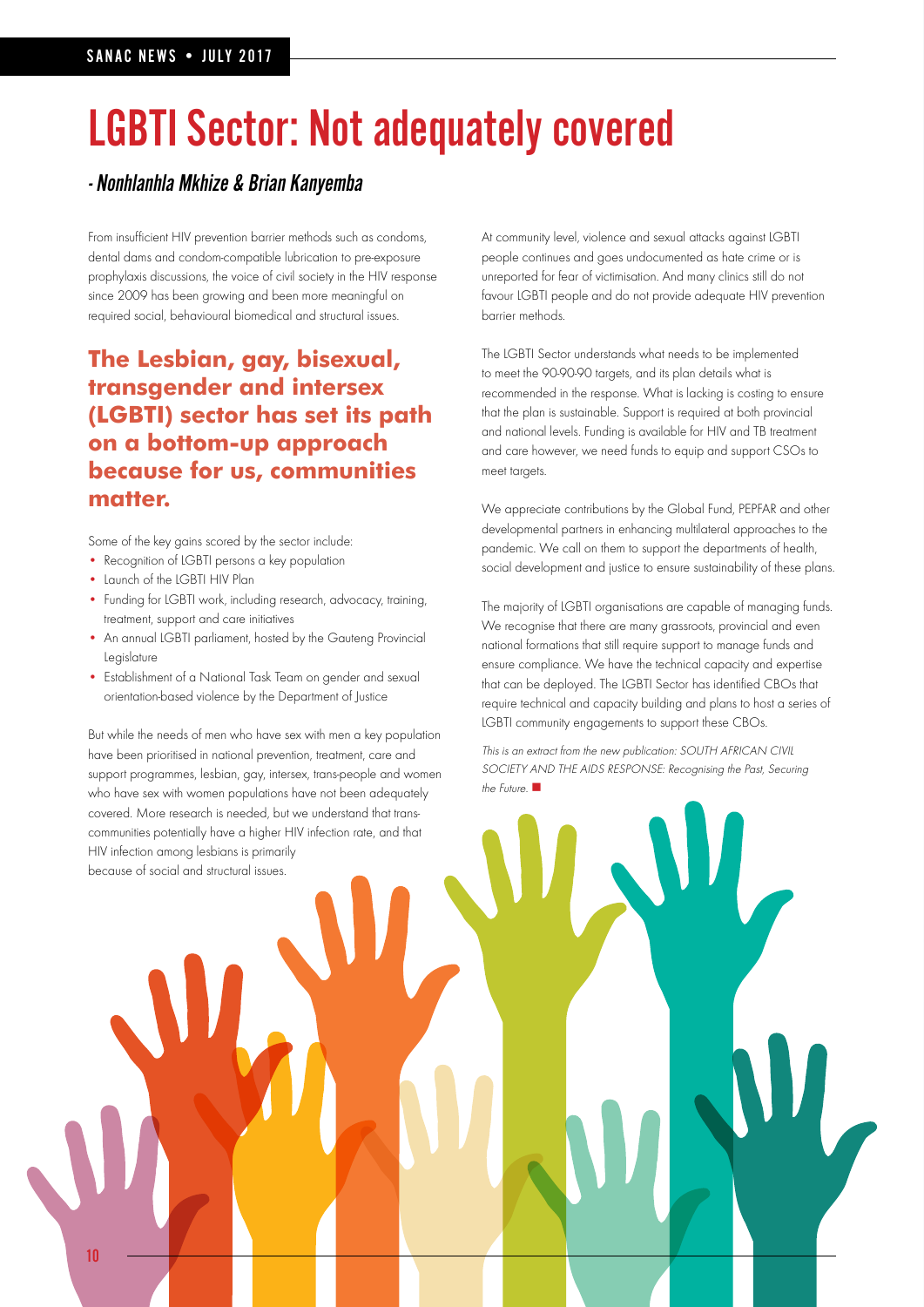# South Africa's Groundbreaking LGBTI HIV Plan

## - Karabo Skosana

During this year's Southern African AIDS Conference scheduled to take place at Durban's ICC from 13 to 15 June 2017, SANAC will launch the first ever LGBTI HIV Plan – a ground-breaking strategy to address HIV within the LGBTI community. The Plan is not only a first for South Africa but the continent.

The LGBTI Plan is inspired by the multi-sectoral nature of the country's HIV response and is underpinned on human rights principles. It brings together members of the LGBTI community, experts and service providers in the field of HIV and produces comprehensive basic packages of services such as health, empowerment, psychosocial and human rights.

The Plan aims to assist the country in providing consolidated guidance to reverse the prevalence of HIV infections amongst LGBTI, especially men who have sex with men (MSM) and transgender populations while also promoting the rights of LGBTI people. Moreover, it aims to bring the HIV epidemic under control among sexual minorities.

The Plan is in line with the recently launched National Strategic Plan 2017-2022 (NSP) as it calls for the reduction of HIV/STI and TB in line with the 90 90 90 targets of the NSP. Lebowa Malaka, Key Populations Manager notes that the 90-90-90 objectives can only be achieved if all five packages detailed in the LGBTI Plan are synergistically implemented.

The five packages are:

- Health Services
- Empowerment Services
- Psychosocial Services
- Human Rights
- Research & Evaluation

"Overall the Plan brings us closer to a world in which members of the LGBTI populations realise their health and human rights in an environment that is affirming of their sexual orientations and identities" adds Malaka.

The National Strategic Plan 2017-2022 recognises that more has to be done to serve this key population. In its mandate, the Plan recommends evidence-based practices that address the challenges that make the LGBTI community vulnerable to HIV, TB and STIs. The Plan hopes to reach 200 000 MSM, 5000 transgender, women who have sex with women (WSW) and intersex people.

Dr Connie Kganakga, acting CEO of SANAC strongly argues that leadership is at the epicentre of making the Plan a success and further asserted that SANAC, as a multi sectoral coordinating body, will work hand in hand with government, NPOs and other stakeholders to successfully implement the Plan. She also believes that using a peer led approach will yield more results and reach more people. In addition that educating health care workers and the communities about the LGBTI sector is critical to end stigma and violation of human rights.

Steve Letsike, Deputy Chairperson of SANAC, is upbeat about the Plan and urges communities and the nation at large to rally behind the Plan.

**"It is in our hands to lead the national response to HIV. We must take charge…. I state that communities should be the centre of everything we do and I know we can achieve this Plan; we have worked for many years since 2006 to get the meaningful programming for the marginalised community which is the LGBTI people" commented Letsike.**

Speaking about the rights of the LGBTI community in the country, Letsike said, "We have an obligation to protect, promote and fulfil the constitution and the rights of people in all their diversity as enshrined within the Constitution of the Republic of South Africa. The NSP 2017-2022 is the guiding principle, and this strategy is demonstrating the bravery and bold leadership in our lifetime to realise the rights of all. We commend SANAC and its leaders for a much needed strategy that will ensure that LGBTI people have access to competent services, the most important process now will be implementation, of which all stakeholders and partners must ensure it is done adequately."

Nonhlanhla Mkhize, Co-Chairperson of SANAC's LGBTI Sector, believes that South Africa has made great strides in recognising and protecting the rights of the LGBTI population through the Constitution. Mkhize believes that the Health Department, more than other government department, has a lot to do in changing the attitudes of health care workers towards LGBTI, MSM and WSW populations. "Sexual minorities experience prejudice when trying to access treatment, a challenge which hinders enrolment to care and progress in ensuring an uptake. The key is ensuring that health care providers are sensitised and educated about human diversity and needs of LGBTI populations," Mkhize asserted.

She also urges healthcare service providers, and all other service providers, to treat members of the LGBTI and MSM communities with respect and dignity when they visit health care facilities, and a variety of other facilities.  $\blacksquare$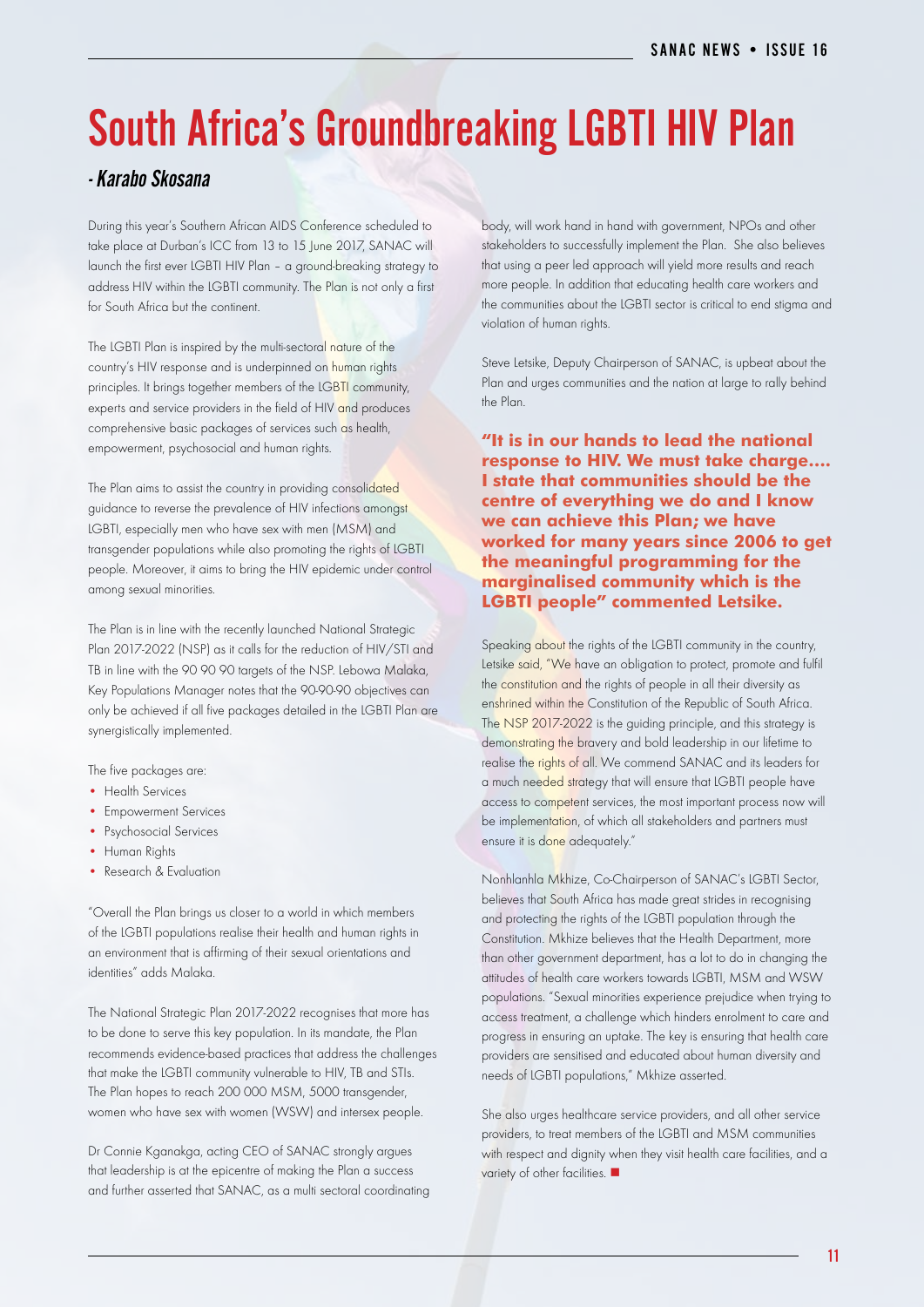# Splash for Hope and Help Civil Society **Organisations**

- Nelson Dlamini



The SANAC Civil Society Forum recently launched a bold fundraising initiative, Splash For Hope, to assist civil society organisations working in HIV response. This was motivated by the dire shortage of funds and other resources needed by such organisations to function effectively.

Civil society organisations are credited to have been at the forefront of ending AIDS in South Africa, however funding constraints are a major challenge, the fickle funding climate presents adverse challenges against their work. Through a fun, yet effective way of raising funds, Splash For Hope is a campaign calling on all South Africans to work together in support of people living with HIV. Funds are raised through a 'Dunk or Donate' challenge where a person may choose to donate or be dunked in a water tank. The person being challenged makes their choice and then nominates the next person.

Participants should then record the donation (or the dunk) and share on the Splash For Hope social media platforms on Twitter and Facebook using the hash tag #DunkOrDonate

Splash for Hope aims to kill two birds with one stone (or three in this case) through the following ways:

- Raise funds through the 'Dunk or Donate' challenge with a projected R10 – 20 million annually.
- Raise awareness about South Africa's National Strategic Plan



(NSP) on HIV, TB and STIs, particularly its focus on achieving the 90-90-90 targets and keeping adolescent girls and young women HIV negative.

• Celebrate South Africa's successes on HIV response.

### **A fundraising initiative that accommodates all**

The campaign is tailored to ensure that all South Africans from all walks of life are able to make a contribution. It is broken down into four categories to accommodate the different LSMs:

- Platinum Challenge: this is for high profile individuals like CEOs, politicians, business people etc. These individuals will need to donate R150 000 or more.
- Gold Challenge: this is for corporates and organisations where employees can challenge each other or raise funds as a company and then challenge their CEO to 'Dunk or Donate'.
- Silver Challenge: this is for DJs, presenters and celebrities to challenge each other to a popularity contest to raise funds through their followers/listeners/supporters. This goes on for a week and the one with the lowest amount raised gets dunked.
- **Bronze Challenge:** this is for the general public through activations staged by Splash For Hope at strategic public locations where anyone passing by can donate and challenge the next person to donate or be dunked. This is platform will also be highly used for NSP awareness and to educate the public about progress made on HIV response efforts..<sup>1</sup>

SMS Donations: Members of the public can also SMS "Hope" to 36239 to make ad-hoc donations. SMS costs R5.

For more information about the campaign and how you or your company/institution can participate, please search for 'Splash For Hope' on Facebook and Twitter or contact Tshepang Koloko: 011 339 1000 / tshepang@splashforhope.co.za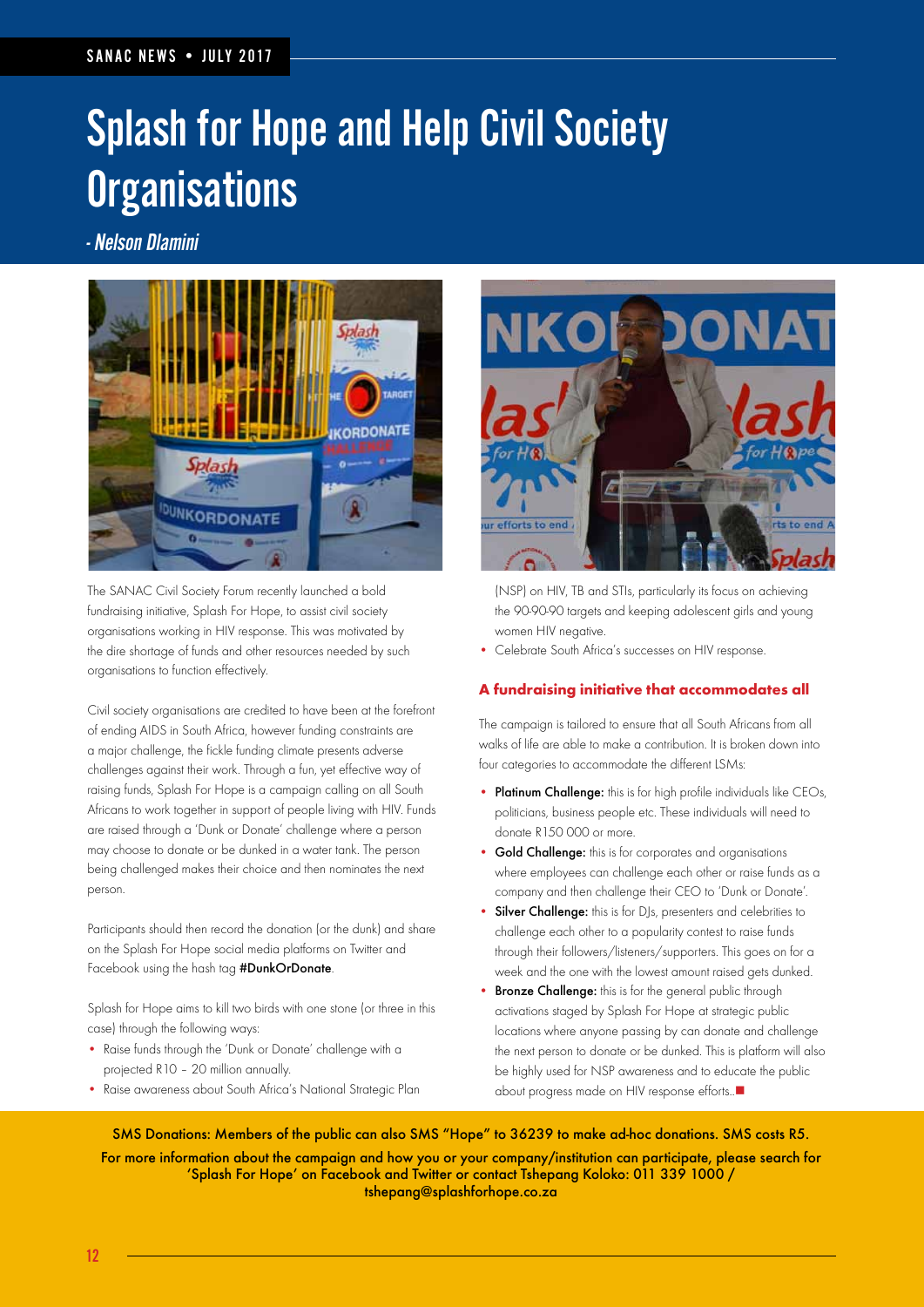# Nobody asks, "By the way, how does she get there?"

## - Mercy Makhalemele

Today, it breaks my heart to see that executives and managers in NGOs that support people living with HIV are poorly paid and other staff members are not even paid. This was my story donkey years ago. How are unpaid workers expected to work effectively?

People should be recognized and fairly compensated for work done. I see a role here for organisations such as the International Labour Organisation (ILO) to influence companies and institutions supporting networks of people living with HIV to give the people working in these organisations the dignity that they deserve for the work they deliver.

The lack of and poor compensatory practices in this sector is one of the reasons why I immigrated to England. Going away was an opportunity to be able to earn a living every month without worries, because that was my reality. I was tired of not being able to make ends meet; not having the means to get from one point to the next when I was thought of as an activist who could save the world.

The first time I went to a WHO meeting in Geneva, I had no credit card. I didn't speak any other language. The assumption of the partner institution was that somebody from NAPWA, a positive woman from this institution, must come and discuss with us. But the process of them engaging me to participate was more destroying.

It made me vulnerable in all sorts of ways. I arrive at the hotel with no credit card, no money in my pocket. The next morning, I am in this technical meeting with all of these scientist and directors with their ties on. I was so hungry and I was so tired. Nobody asked me anything. I got home and I was like "this is not real", and there was nobody to talk to, to share this demoralizing and unjust way of asking somebody to participate.

I am an immigrant now in England. It's not easy from a perspective of being HIV positive and a black woman. I have left South Africa not because I wanted to. I call it exile. I left the country because I was tired of not having means to get from one point to the next point. I was tired of having to ask somebody for transport.

Young women must know these things; that when you are put in these positions, pressure comes with it. It is so disempowering that if you don't have the right people around you, you will called a failure-and uneducated because you do not pitch to meetings on time. Nobody will ask: by the way how does she get there?

This is an extract from the new publication: SOUTH AFRICAN CIVIL SOCIETY AND THE AIDS RESPONSE: Recognising the Past, Securing the Future.  $\blacksquare$